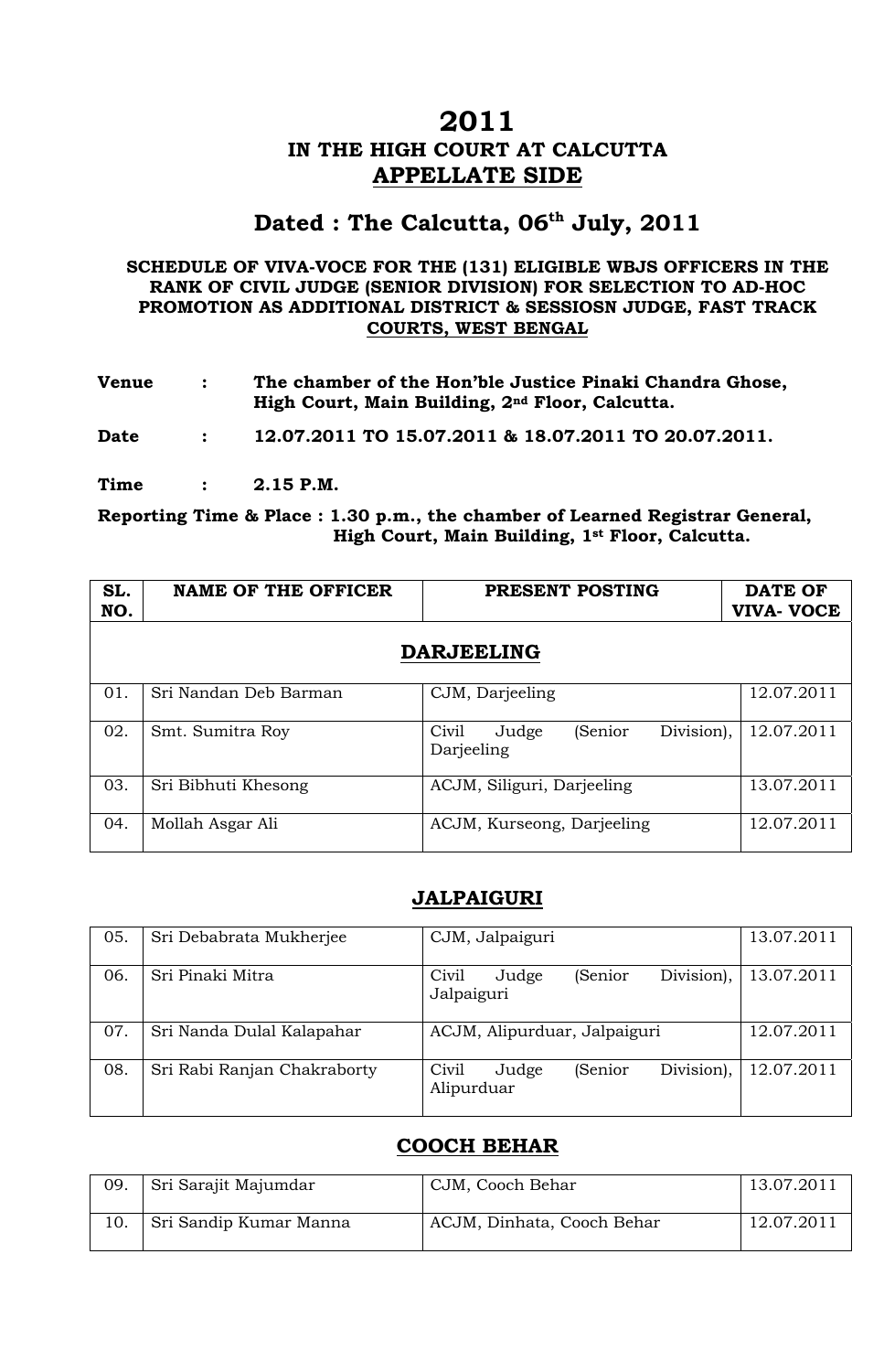|     | Sri Bibhas Chatterjee | Civil Judge (Senior Division), Dinhata, 13.07.2011<br>Cooch Behar |            |
|-----|-----------------------|-------------------------------------------------------------------|------------|
| 12. | Sri Umesh Singh       | ACJM, Mathabhaga, Cooch Behar                                     | 12.07.2011 |

# **UTTAR DINAJPUR**

| 13. | Sri Prasad Kumar Roy | CJM, Raiganj, Uttar Dinajpur                              | 12.07.2011 |
|-----|----------------------|-----------------------------------------------------------|------------|
| 14. | Sri Arabinda Panti   | Civil Judge (Senior Division), Raiganj,<br>Uttar Dinajpur | 13.07.2011 |
| 15. | Sri Subhasis Ghosal  | ACJM, Islampur, Uttar Dinajpur                            | 13.07.2011 |

#### **DAKSHIN DINAJPUR**

| 16. | Tito Rob                        | CJM, Balurghat, Dakshin Dinajpur  | 12.07.2011 |
|-----|---------------------------------|-----------------------------------|------------|
|     | Smt. Dipali Shrivastava (Sinha) | ACJM, Buniadpur, Dakshin Dinajpur | 13.07.2011 |

# **MALDA**

| Sri Jimut Bahan Biswas | CJM, Malda                           | 12.07.2011 |
|------------------------|--------------------------------------|------------|
| Sri Mukul Kumar Kundu  | Civil Judge (Senior Division), Malda | 13.07.2011 |

# **MURSHIDABAD**

| 20. | Sri Shyam Sundar Das  | CJM, Berhampore, Murshidabad                                                                                       | 13.07.2011 |
|-----|-----------------------|--------------------------------------------------------------------------------------------------------------------|------------|
| 21. | Sri Jeetendra Gupta   | Civil Judge (Senior Division), 1 <sup>st</sup> Court,<br>Berhampore, Murshidabad                                   | 12.07.2011 |
| 22. | Sri Sanjib Dey        | 2 <sup>nd</sup><br>Division),<br>(Senior)<br>Judge<br>Civil<br>Additional<br>Berhampore,<br>Court,<br>Murshidabad. | 12.07.2011 |
| 23. | Sri Baishnab Sarkar   | Judge<br>(Senior<br>Civil<br>Division),<br>Jangipur, Murshidabad.                                                  | 13.07.2011 |
| 24. | Sri Jyotirmoy Chandra | ACJM, Kandi, Murshidabad                                                                                           | 12.07.2011 |
| 25. | Suberthi Sarkar       | Civil Judge (Senior Division), Kandi,<br>Murshidabad                                                               | 13.07.2011 |
| 26. | Sri Anil Kumar Prasad | ACJM, Lalbagh, Murshidabad                                                                                         | 12.07.2011 |
| 27. | Sri Viswaroop Sett    | Civil Judge (Senior Division), Lalbagh,<br>Murshidabad                                                             | 13.07.2011 |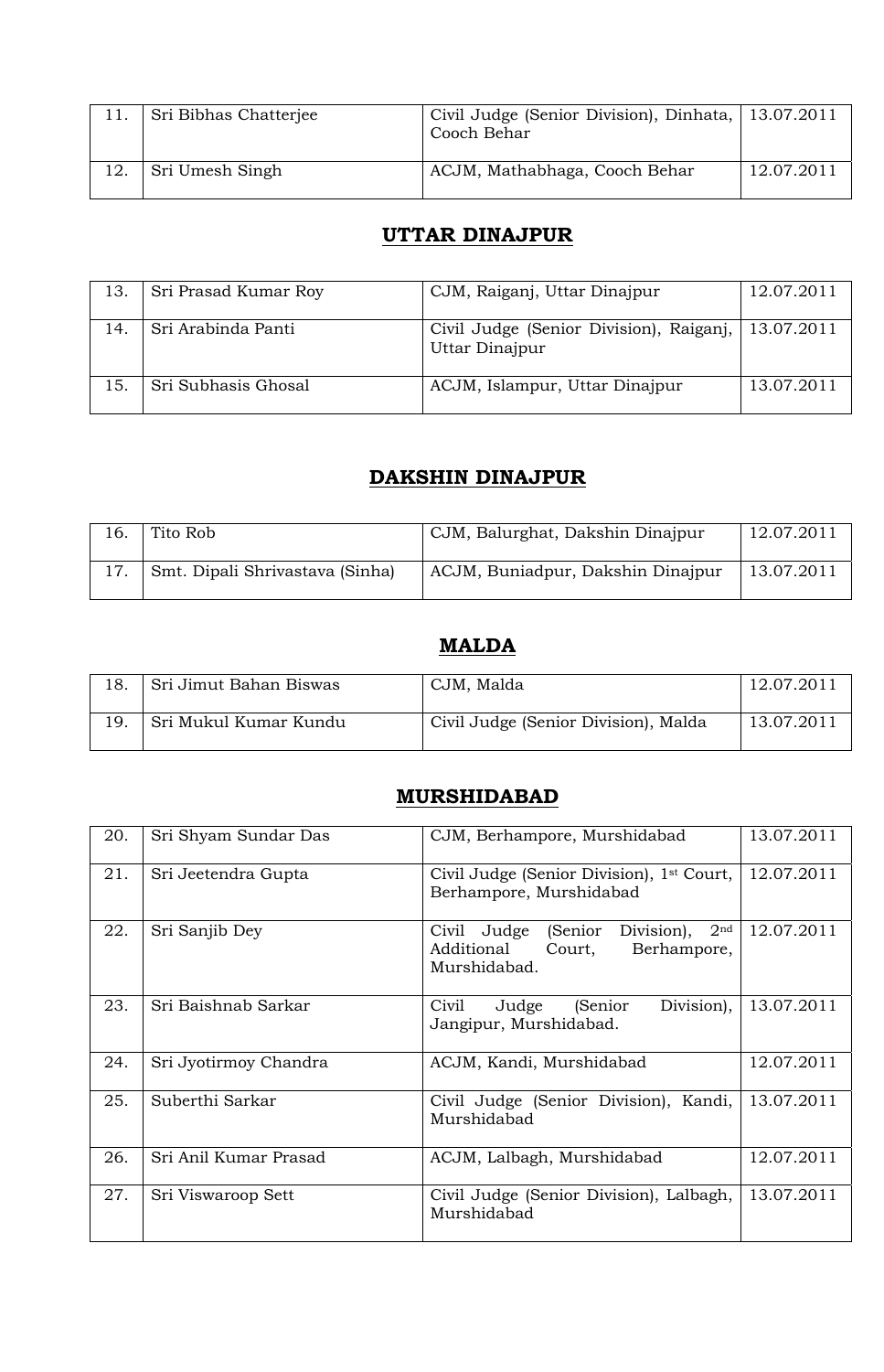#### **BANKURA**

| 28. | Sri Masuk Hossain Khan     | CJM, Bankura                                                         | 13.07.2011 |
|-----|----------------------------|----------------------------------------------------------------------|------------|
| 29. | Smt. Sulagna Dastidar      | Civil Judge (Senior Division), 1 <sup>st</sup> Court,<br>Bankura     | 12.07.2011 |
| 30. | Sri Sabyasachi Chattoraj   | Division),<br>Civil<br>Judge<br>(Senior<br>Additional Court, Bankura | 13.07.2011 |
| 31. | Smt. Kumkum Singha         | ACJM, Bishupur, Bankura                                              | 12.07.2011 |
| 32. | Sri Chiranjib Bhattacharya | Civil Judge (Senior Division),<br>Bishupur, Bankura                  | 13.07.2011 |
| 33. | Sri Fatik Chandra Mondal   | ACJM, Khatra, Bankura                                                | 13.07.2011 |

#### **BIRBHUM**

| 34. | Smt. Sujata Kharga            | CJM, Birbhum                           | 12.07.2011 |
|-----|-------------------------------|----------------------------------------|------------|
| 35. | Sri Somesh Prasad Sinha       | ACJM, Bolpur, Birbhum                  | 13.07.2011 |
| 36. | Sri Bimal Kanti Bera          | ACJM, Rampurhat, Birbhum               | 13.07.2011 |
| 37. | Sri Arpan Kumar Chattopadhyay | Civil Judge (Senior Division), Birbhum | 12.07.2011 |

# **A&N ISLANDS, PORT BLAIR**

| 38. | Sri Somesh Chandra Pal | CJM, Port Blair, A&N Islands  | 12.07.2011 |
|-----|------------------------|-------------------------------|------------|
| 39. | Sri Arup Kumar Das     | CJM, Car Nicobar, A&N Islands | 18.07.2011 |

# **PURULIA**

| 40. | Sri Sanjoy Kumar Das         | CJM, Purulia                                                                  | 15.07.2011 |
|-----|------------------------------|-------------------------------------------------------------------------------|------------|
| 41. | Smt. Rajashree Basu Adhikary | Civil Judge (Senior Division), 1 <sup>st</sup> Court,   14.07.2011<br>Purulia |            |
| 42. | Sri Paresh Chandra Karmakar  | Division),<br>Civil<br>(Senior)<br>Judge<br>Additional Court, Purulia         | 15.07.2011 |

### **PURBA MEDINIPUR**

| 43. | Smt. Sonali Nandy Chakraborty               | CJM, Tamluk, Purba Medinipur                                                              | 14.07.2011 |
|-----|---------------------------------------------|-------------------------------------------------------------------------------------------|------------|
| 44. | Sri Manas Ranjan Sanyal                     | Civil Judge (Senior Division), Tamluk,<br>Purba Medinipur                                 | 15.07.2011 |
| 45. | Sri Debapriya Basu                          | ACJM, Contai, Purba Medinipur                                                             | 15.07.2011 |
| 46. | Sri Ashutosh Sarkar                         | 2 <sub>nd</sub><br>(Senior Division),<br>Judge<br>Civil<br>Court, Contai, Purba Medinipur | 14.07.2011 |
| 47. | Sarbani<br>Mallick<br>Smt.<br>Chattopadhyay | ACJM, Haldia, Purba Medinipur                                                             | 15.07.2011 |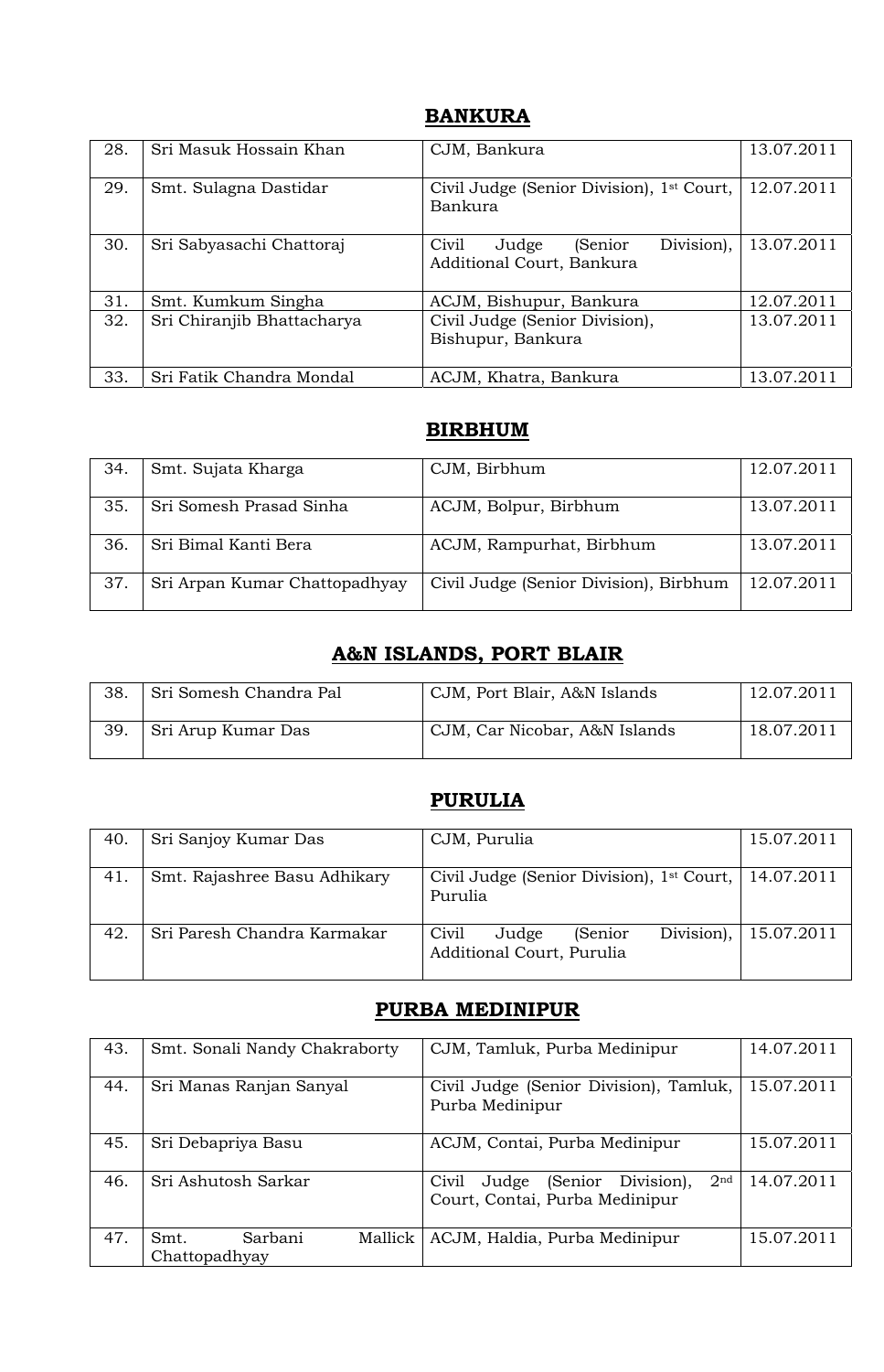#### **PASCHIM MEDINIPUR**

| 48. | Sri Monoj Kumar Rai      | CJM, Paschim Medinipur                                                                 | 14.07.2011 |
|-----|--------------------------|----------------------------------------------------------------------------------------|------------|
| 49. | Sri Rajib Saha           | Civil Judge (Senior Division), 1 <sup>st</sup> Court,<br>Paschim Medinipur             | 15.07.2011 |
| 50. | Sri Tapas Chandra Das    | Division),<br>2 <sub>nd</sub><br>(Senior<br>Civil<br>Judge<br>Court, Paschim Medinipur | 14.07.2011 |
| 51. | Sri Raja Chatterjee      | 3 <sup>rd</sup><br>Judge (Senior Division),<br>Civil<br>Court, Paschim Medinipur       | 15.07.2011 |
| 52. | Syed Neyazuddin Azad     | Registrar, Paschim Medinipur                                                           | 14.07.2011 |
| 53. | Sri Ramesh Kumar Pradhan | Civil Judge (Senior Division), Ghatal,<br>Paschim Medinipur                            | 14.07.2011 |
| 54. | Sk. Md. Reza             | ACJM, Jhargram, Paschim Medinipur                                                      | 15.07.2011 |
| 55. | Sri Kallol Kumar Das     | Division),<br>(Senior)<br>Civil<br>Judge<br>Jhargram, Paschim Medinipur                | 14.07.2011 |

#### **BURDWAN**

| 56. | Sri Chinmoy Chattopadhyay-I | CJM, Burdwan                                                             | 15.07.2011 |
|-----|-----------------------------|--------------------------------------------------------------------------|------------|
| 57. | Smt. Mukulika Sinha         | Civil Judge (Senior Division), 1 <sup>st</sup> Court,<br>Burdwan.        | 14.07.2011 |
| 58. | Sri Subhash Chandra Kar     | Judge (Senior Division),<br>$1$ st<br>Civil<br>Additional Court, Burdwan | 15.07.2011 |
| 59. | Smt. Soma Majumdar (Sadhu)  | 2 <sup>nd</sup> Additional Court, Burdwan                                | 14.07.2011 |
| 60. | Sri Bikash Banik            | Registrar, Burdwan                                                       | 15.07.2011 |
| 61. | Sri Anupam Maity            | ACJM, Durgapur, Burdwan                                                  | 14.07.2011 |
| 62. | Sri Aloke Kumar Chowdhury   | ACJM, Kalna, Burdwan                                                     | 15.07.2011 |
| 63. | Smt. Yasmin Ahmed           | Civil Judge (Senior Division), Kalna,<br>Burdwan                         | 14.07.2011 |
| 64. | Sri Samyajit Mukhopadhyay   | Civil Judge (Senior Division), Katwa,<br>Burdwan                         | 14.07.2011 |
| 65. | Sri Sanjeev Kumar Sharma    | ACJM, Asansol, Burdwan                                                   | 14.07.2011 |
| 66. | Sri Sudhin Kumar            | Civil Judge (Senior Division), Asansol,<br>Burdwan                       | 15.07.2011 |

#### **NADIA**

|     | Sri Uttam Kumar Nandi    | CJM, Nadia            | 14.07.2011 |
|-----|--------------------------|-----------------------|------------|
| 68. | Sri Kallol Chattopadhyay | ACJM, Ranaghat, Nadia | 15.07.2011 |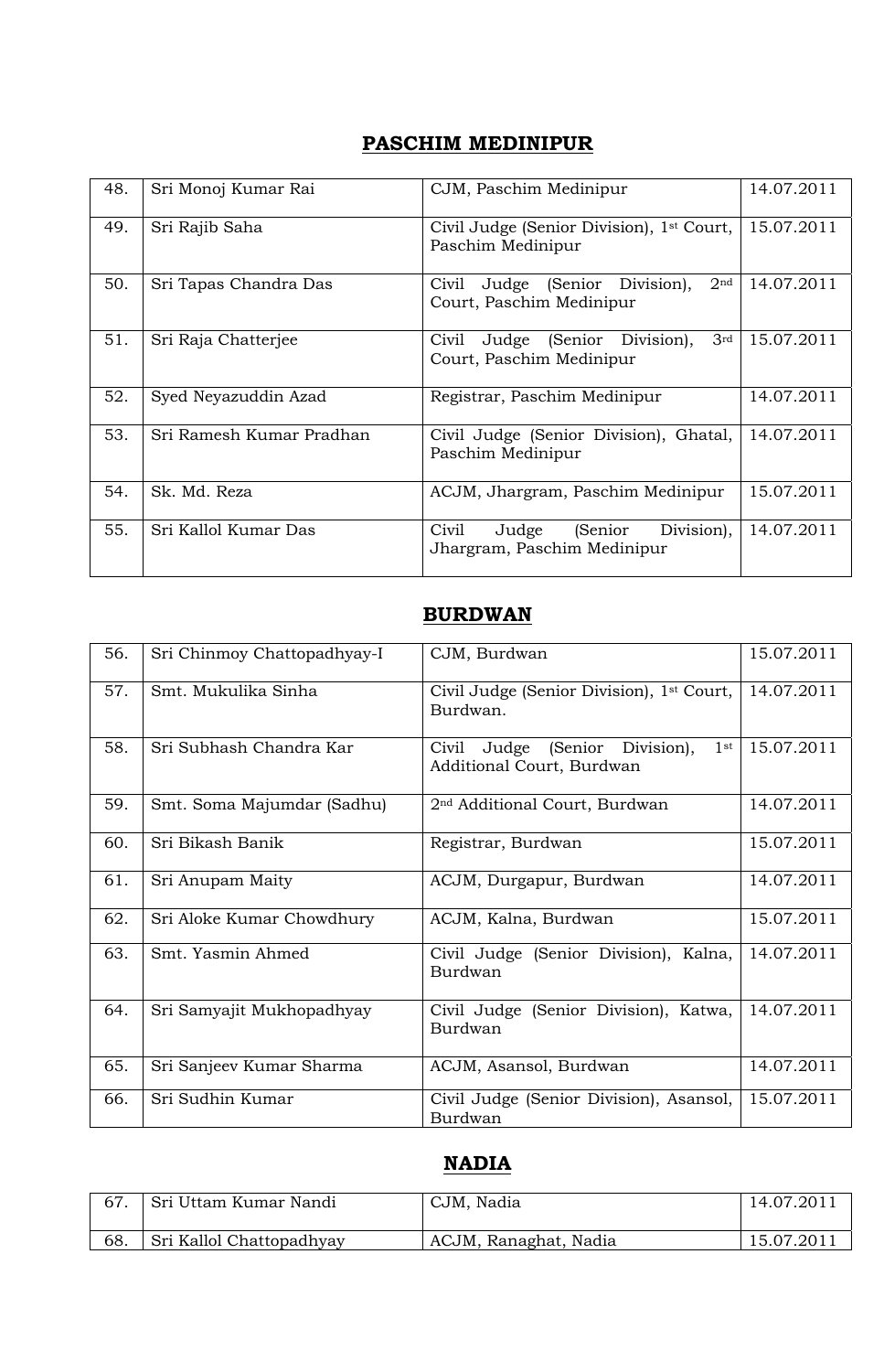| 69. | Sri Binay Kumar Prasad                     | Civil<br>(Senior<br>Judge<br>Ranaghat, Nadia | Division),   14.07.2011 |
|-----|--------------------------------------------|----------------------------------------------|-------------------------|
| 70. | Mukhopadhyay<br>Indrila<br>Smt.<br>(Mitra) | ACJM, Kalyai, Nadia                          | 15.07.2011              |
| 71. | Smt. Subhra Bandyopadhyay                  | ACJM, Tehatta, Nadia                         | 15.07.2011              |

### **HOOGHLY**

| 72. | Smt. Malati Karmakar      | ACJM, Arambagh, Hooghly                                                       | 14.07.2011 |
|-----|---------------------------|-------------------------------------------------------------------------------|------------|
| 73. | Jahangir Kabir            | Division),<br>Judge<br>(Senior<br>Civil<br>Arambagh, Hooghly                  | 15.07.2011 |
| 74. | Smt. Manjushree Mondal    | CJM, Hooghly                                                                  | 14.07.2011 |
| 75. | Sri Dinanath Prasad       | Civil Judge (Senior Division), 1 <sup>st</sup> Court,<br>Hooghly              | 15.07.2011 |
| 76. | Sri Srikumar Goswami      | Division),<br>2 <sup>nd</sup><br>Judge<br>(Senior)<br>Civil<br>Court, Hooghly | 14.07.2011 |
| 77. | Sri Bibhuti Narayan Singh | Additional Court, Civil Judge (Senior<br>Division), Hooghly                   | 15.07.2011 |
| 78. | Sri Ratan Kumar Das       | ACJM, Serampore, Hooghly                                                      | 18.07.2011 |
| 79. | Sri Debasish Biswas       | ACJM, Chandannagar, Hooghly                                                   | 19.07.2011 |

## **24-PARGANAS (SOUTH)**

| 80. | Smt. Suparna Roy - I           | ACJM, Kakdwip, 24-Parganas (South)                                                                | 18.07.2011 |
|-----|--------------------------------|---------------------------------------------------------------------------------------------------|------------|
| 81. | Smt. Mou Chatterjee            | $24-$<br>ACJM,<br>Diamond<br>Harbour,<br>Parganas (South)                                         | 19.07.2011 |
| 82. | Sri Mihir Kumar Mondal         | Civil Judge (Senior Division), Diamond<br>Harbour, 24-Parganas (South)                            | 18.07.2011 |
| 83. | Sri Suratheswar Mondal         | ACJM, Baruipur, 24-Parganas (South)                                                               | 19.07.2011 |
| 84. | Arghadeb Khan                  | Division),<br>(Senior<br>Civil<br>Judge<br>Baruipur, 24-Parganas (South)                          | 18.07.2011 |
| 85. | Sri Biplab Roy                 | SCC, Sealdah, 24-Parganas<br>Judge,<br>(South)                                                    | 19.07.2011 |
| 86. | Chowdhury Hefazat Karim        | CJM, Alipore, 24-Parganas (South)                                                                 | 18.07.2011 |
| 87. | Sri Diptendra Nath Mitra       | ACJM, Alipore, 24-Parganas (South)                                                                | 19.07.2011 |
| 88. | Sri Himadri Sankar Ghosh Hazra | Civil Judge (Senior Division), 1 <sup>st</sup> Court,<br>Alipore, 24-Parganas (South)             | 18.07.2011 |
| 89. | Sri Sailendra Kumar Singh      | Division),<br>2 <sub>nd</sub><br>Civil<br>(Senior<br>Judge<br>Court, Alipore, 24-Parganas (South) | 19.07.2011 |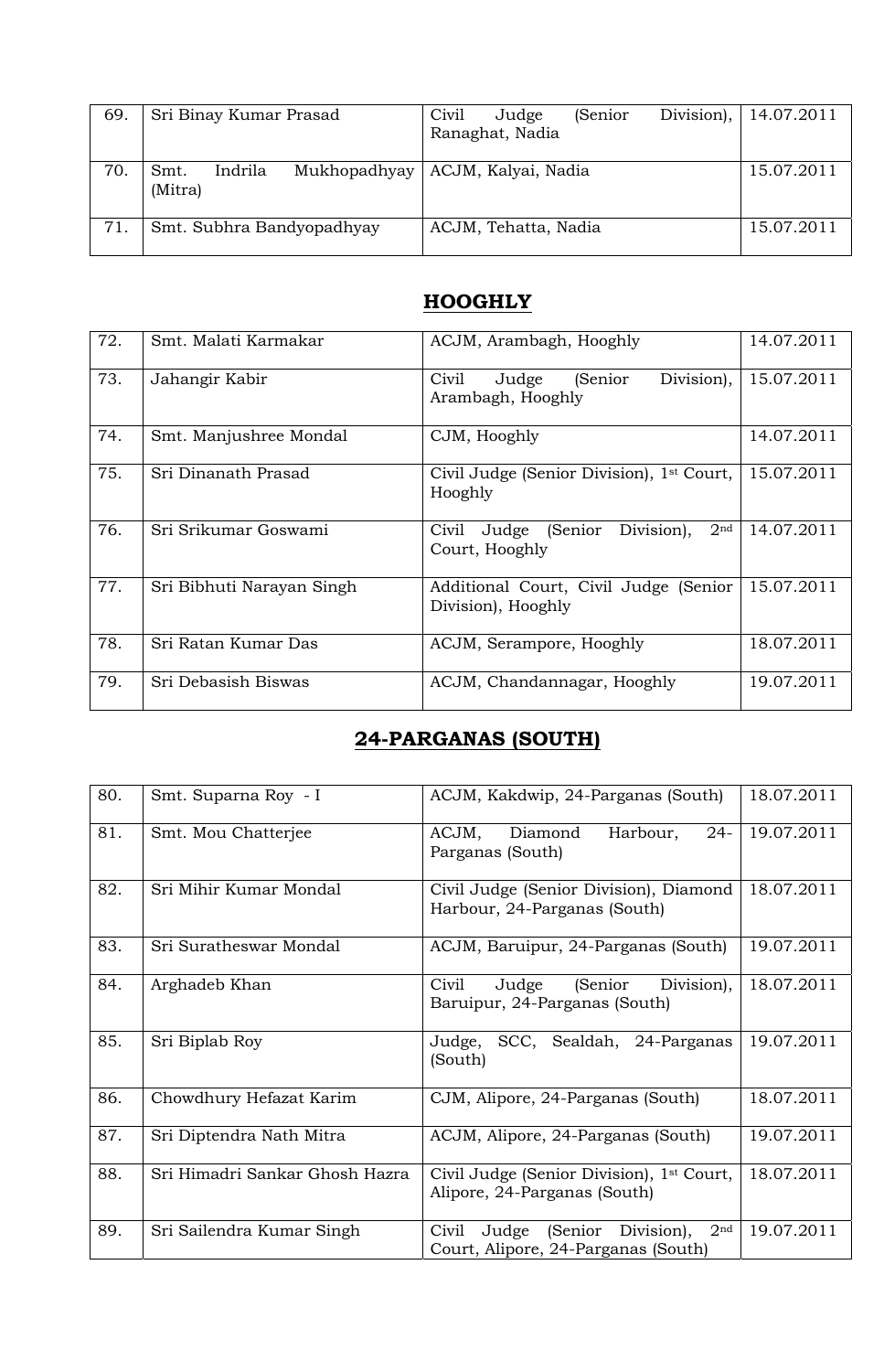| 90. | Sri Dulal Chandra Kar     | 3rd<br>(Senior Division),<br>Civil<br>Judge<br>Court, Alipore, 24-Parganas (South)           | 18.07.2011 |
|-----|---------------------------|----------------------------------------------------------------------------------------------|------------|
| 91. | Smt. Sharanya Sen         | 5 <sup>th</sup><br>Judge (Senior Division),<br>Civil<br>Court, Alipore, 24-Parganas (South)  | 19.07.2011 |
| 92. | Sri Akhilesh Kumar Pandey | 6 <sup>th</sup><br>Civil<br>Judge (Senior Division),<br>Court, Alipore, 24-Parganas (South)  | 18.07.2011 |
| 93. | Sri Gopal Kumar Dalmiya   | 7 <sup>th</sup><br>Judge (Senior Division),<br>Civil<br>Court, Alipore, 24-Parganas (South)  | 19.07.2011 |
| 94. | Salim Ahmed Ansari        | 8 <sup>th</sup><br>Judge (Senior Division),<br>Civil<br>Court, Alipore, 24-Parganas (South)  | 18.07.2011 |
| 95. | Sri Nilanjan Dey          | (Senior Division),<br>$10^{\rm th}$<br>Judge<br>Civil<br>Court, Alipore, 24-Parganas (South) | 20.07.2011 |
| 96. | Sri Santanu Mukhopadhyay  | Registrar,<br>Alipore,<br>24-Parganas<br>(South)                                             | 20.07.2011 |

# **24-PARGANAS (NORTH)**

| 97.  | Smt. Madhumita Roy - II | ACJM, Bongaon, 24-Parganas (North)                                                                | 18.07.2011 |
|------|-------------------------|---------------------------------------------------------------------------------------------------|------------|
| 98.  | Smt. Madhumita Roy - I  | Civil Judge (Senior Division), Bongaon,<br>24-Parganas (North)                                    | 19.07.2011 |
| 99.  | Sri Tapan Kumar Mondal  | ACJM, Basirhat, 24-Parganas (North)                                                               | 19.07.2011 |
| 100. | Smt. Anita Mathur       | CJM, Barasat, 24-Parganas (North)                                                                 | 19.07.2011 |
| 101. | Sri Sudip Bhattacharya  | Civil Judge (Senior Division), 1 <sup>st</sup> Court,<br>Barasat, 24-Parganas (North)             | 18.07.2011 |
| 102. | Sri Amit Chakraborty    | 2 <sup>nd</sup><br>Division),<br>Civil<br>(Senior<br>Judge<br>Court, Barasat, 24-Parganas (North) | 19.07.2011 |
| 103. | Sri Priyabrata Dutta    | Registrar,<br>Barasat,<br>24-Parganas<br>(North)                                                  | 20.07.2011 |
| 104. | Sri Sujoy Sengupta      | ACJM,<br>Barrackpore,<br>24-Parganas<br>(North)                                                   | 18.07.2011 |
| 105. | Sri Anirban Das         | ACJM,<br>Bidhannagar,<br>24-Parganas<br>(North)                                                   | 19.07.2011 |

# **HOWRAH**

| 106. | Sri Nirvan Khesong     | CJM, Howrah                                                                | 18.07.2011 |
|------|------------------------|----------------------------------------------------------------------------|------------|
| 107. | Sri Sanjoy Chowdhury   | Civil Judge (Senior Division), 1 <sup>st</sup> Court, 19.07.2011<br>Howrah |            |
| 108. | Sri Prasanta Kumar Sil | Judge (Senior Division), $2nd$<br>Civil<br>Court, Howrah                   | 18.07.2011 |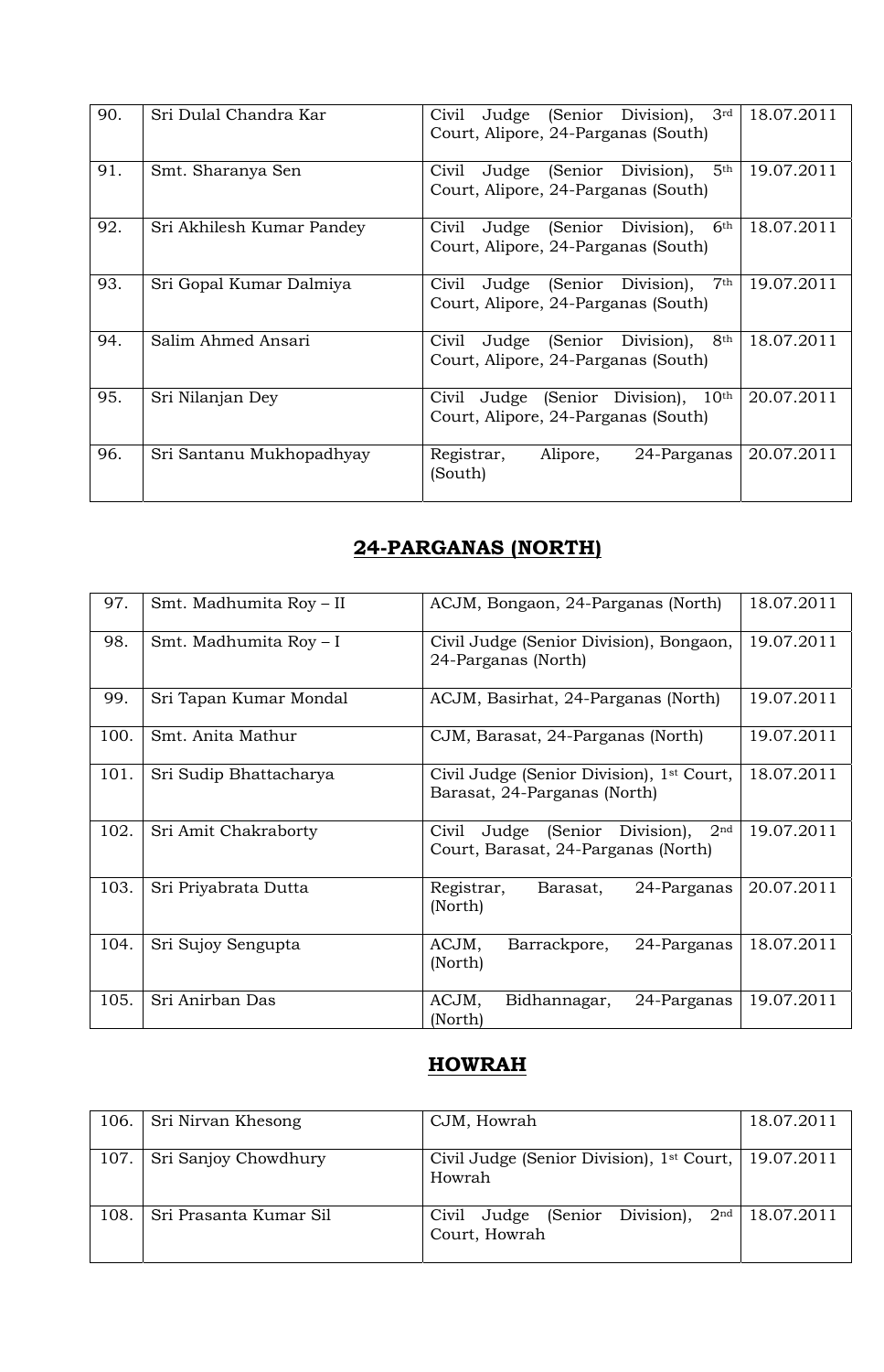| 109. | Sri Sambhu Sarkar        | Civil Judge (Senior Division), 3rd   19.07.011<br>Court, Howrah |            |
|------|--------------------------|-----------------------------------------------------------------|------------|
| 110. | Sri Bhaskar Bhattacharya | Registrar, Howrah                                               | 20.07.2011 |
| 111. | Ataur Rahaman            | Civil Judge (Senior Division), Uluberia,   18.07.2011<br>Howrah |            |

# **KOLKATA**

| 112. | Sri Narendra Nath Dasgupta     | CMM, Kolkata                                | 18.07.2011 |
|------|--------------------------------|---------------------------------------------|------------|
| 113. | Smt. Ashima Pal                | ACMM, Kolkata                               | 19.07.2011 |
| 114. | Smt. Ali Biswas (Sarkar)       | Senior Municipal Magistrate, Kolkata        | 18.07.2011 |
| 115. | Sri Chinmay Chattopadhyay – II | Registrar, City Civil Court, Kolkata        | 19.07.2011 |
| 116. | Sri Mohitosh Dutta             | Judge, 2 <sup>nd</sup> Court, PSCC, Kolkata | 19.07.2011 |
| 117. | Smt. Srimayi Kundu             | Judge, 3rd Court, PSCC, Kolkata             | 18.07.2011 |
| 118. | Sri Sridhar Chandra Su         | Judge, 4 <sup>th</sup> Court, PSCC, Kolkata | 19.07.2011 |
| 119. | Smt. Sutapa Saha               | Judge, 6th Court, PSCC, Kolkata             | 20.07.2011 |

# **DEPUTATION**

| 120. | Smt. Archita Bandyopadhyay | Judge, 1st Labour Court, Kolkata                                                              | 20.07.2011 |
|------|----------------------------|-----------------------------------------------------------------------------------------------|------------|
| 121. | Sri Hridayatulla Bhutia    | Judge, 2 <sup>nd</sup> Labour Court, Kolkata                                                  | 20.07.2011 |
| 122. | Sri Sukumar Sutradhar      | Deputy Registrar, West<br>Bengal<br>Administrative Tribunal, Kolkata                          | 20.07.2011 |
| 123. | Sri Pradip Kumar Roy       | Deputy Registrar, Human Rights<br>Commission, Kolkata, West Bengal                            | 20.07.2011 |
| 124. | Sri Utpal Mishra           | Deputy Registrar/Deputy Secretary,<br>State Legal Services Authority, West<br>Bengal, Kolkata | 20.07.2011 |
| 125. | Smt. Madhuchhanda Bose     | Deputy Registrar, West<br>Bengal<br>Taxation Tribunal, Kolkata                                | 20.07.2011 |
| 126. | Mir Rashid Ali             | Administrative Officer, West Bengal<br>Judicial Academy, Kolkata                              | 20.07.2011 |
| 127. | Sri Pijush Kanti Roy       | Law Officer, PVD, Kolkata, West<br>Bengal                                                     | 20.07.2011 |
| 128. | Sri Abhijit De             | Competent Authority, Metro Railway,<br>Kolkata                                                | 20.07.2011 |
| 129. | Sri Surojit De             | Additional Registrar, SCI, New Delhi                                                          | 20.07.2011 |